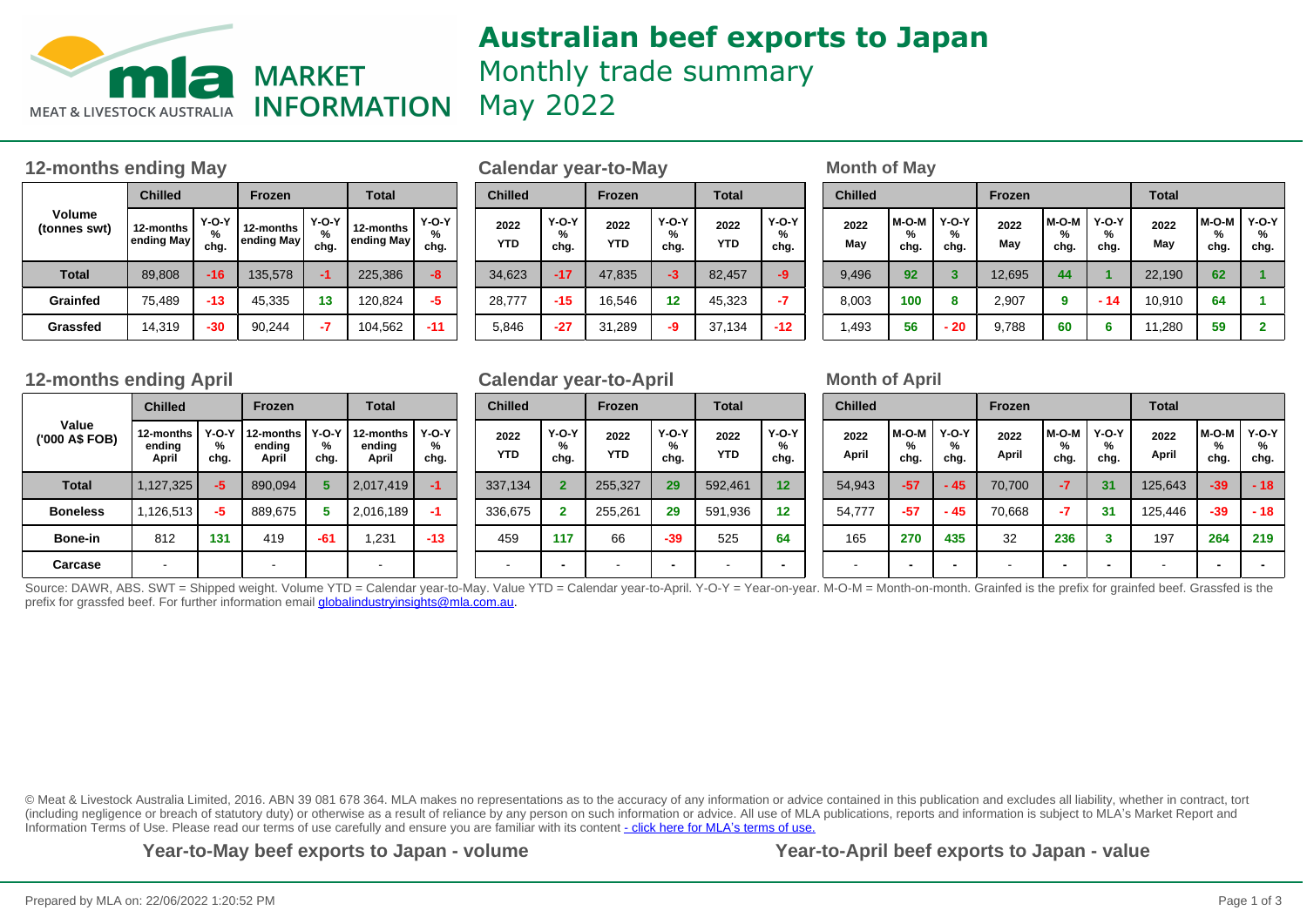## **Australian beef exports to Japan** Monthly trade summary May 2022

**INFORMATION MEAT & LIVESTOCK AUSTRALIA** 



**MARKET** 

Source: DAWR, Prepared by MLA



Source: DAWR, Prepared by MLA



Source: ABS, Prepared by MLA

### **Monthly grassfed beef exports to Japan Monthly grainfed beef exports to Japan**



Source: DAWR, Prepared by MLA

**Year-to-May grassfed beef exports to Japan Year-to-May grainfed beef exports to Japan**